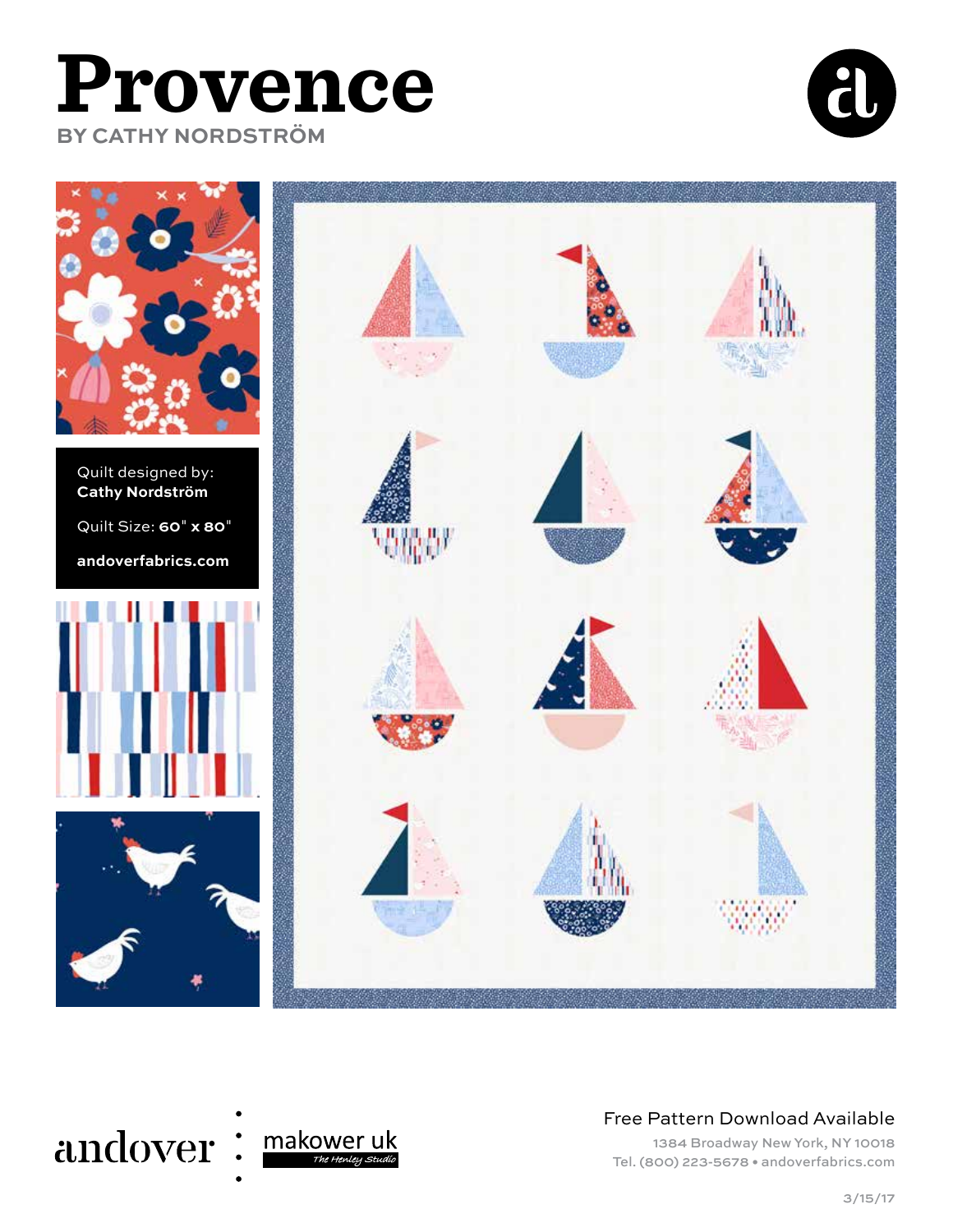# **Provence Quilt**

Introducing Andover Fabrics new collection: **PROVENCE** by Cathy Nordström Quilt designed by Cathy Nordström



Quilt finishes 60" x 80" 12 Blocks: 10" x 14"

*Sail a peaceful sea with this adorable quilt made with patriotic red, white and blue prints (the colors of the French flag as well as America's). Boats with flags flying east or west and boats with no flags add subtle interest. The piecing is easy, and the large blocks will help you get your boats into the water quickly.* 

#### **Fabric Requirements Yardage Fabric**

|                        |                | $\ldots$         |                      |                    | - WM - 10               |           |
|------------------------|----------------|------------------|----------------------|--------------------|-------------------------|-----------|
| <i>*</i> Fabric A      |                | border, binding  | $1\frac{1}{4}$ yards |                    | 8382-B                  |           |
| <b>Fabric B</b>        | sashes, blocks |                  | 4 yards              |                    | 1867-WW                 |           |
| 9 Fat $\frac{1}{8}$ 's | boats          |                  | fat 1/8 yard ea.     |                    |                         |           |
|                        | $100-R$        | $103 - B$        |                      |                    | 103-E 106-B 106-E 107-B |           |
|                        | TP-1473-B9     |                  | TP-1473-P1 TP-1473-R |                    |                         |           |
| 6 Fat $\frac{1}{4}$ 's | boats          | fat 1/8 yard ea. |                      |                    |                         |           |
|                        | $101 - B$      | $101-E$          |                      | 102-B 102-E *104-B |                         | $105 - B$ |
| <i><b>*Backing</b></i> |                |                  | 5 yards<br>– 104-B   |                    |                         |           |
|                        |                |                  |                      |                    |                         |           |

## **Cutting Directions**

**Note:** Read assembly directions before cutting patches. All measurements are cut sizes and include **4**" seam allowances. A fat **8** is a 9" x 20"-22" cut of fabric. A fat **4** is an 18" x 20"-22" cut. Borders and sashes are cut the exact lengths required plus **4**" seam allowances. WOF designates the width of fabric from selvedge to selvedge (approximately 42" wide).

#### **Fabric A**

Cut (8) strips 2**2**" x WOF for binding Cut (7) strips 2**2**" x WOF, pieced to make the following: Cut (2) borders 2**2**" x 76**2**" Cut (2) borders 2**2**" x 60**2**" Cut (1) Template 3

#### **Fabric B**

Cut (5) sashes 4**2**" x 56**2**" Cut (16) sashes  $7''$  x  $14\frac{1}{2}''$ Cut (3) rectangles 5**4**" x 7**2**" Cut (6) rectangles 2**2**" x 2**w**" Cut (10) Template 1 Cut (8) Template 1 Reversed Cut (2) Template 2 Cut (1) Template 2 Reversed Cut (12) Template 4 Cut (6) Template 6 Cut (6) Template 6 Reversed  $Cut(12)$  strips  $1''$  x  $10\frac{1}{2}''$ Cut (12) strips 1" x 9**2**"

#### **9 Fat 8's**

Cut (2) Template 1 (total) Cut (6) Template 1 Reversed (total) Cut (2) Template 2 (total) Cut (1) Template 2 Reversed (total) Cut (6) Template 3 (total) Cut (6) Template 5 (total)

#### **6 Fat 4's**

Fussy-cut (7) Template 1 (total), with print upright Fussy-cut (3) Template 1 Reversed (total), with print upright Fussy-cut (5) Template 3 (total), with print upright

#### **Backing**

Cut (2) panels 34" x 88", pieced to fit quilt top with overlap on all sides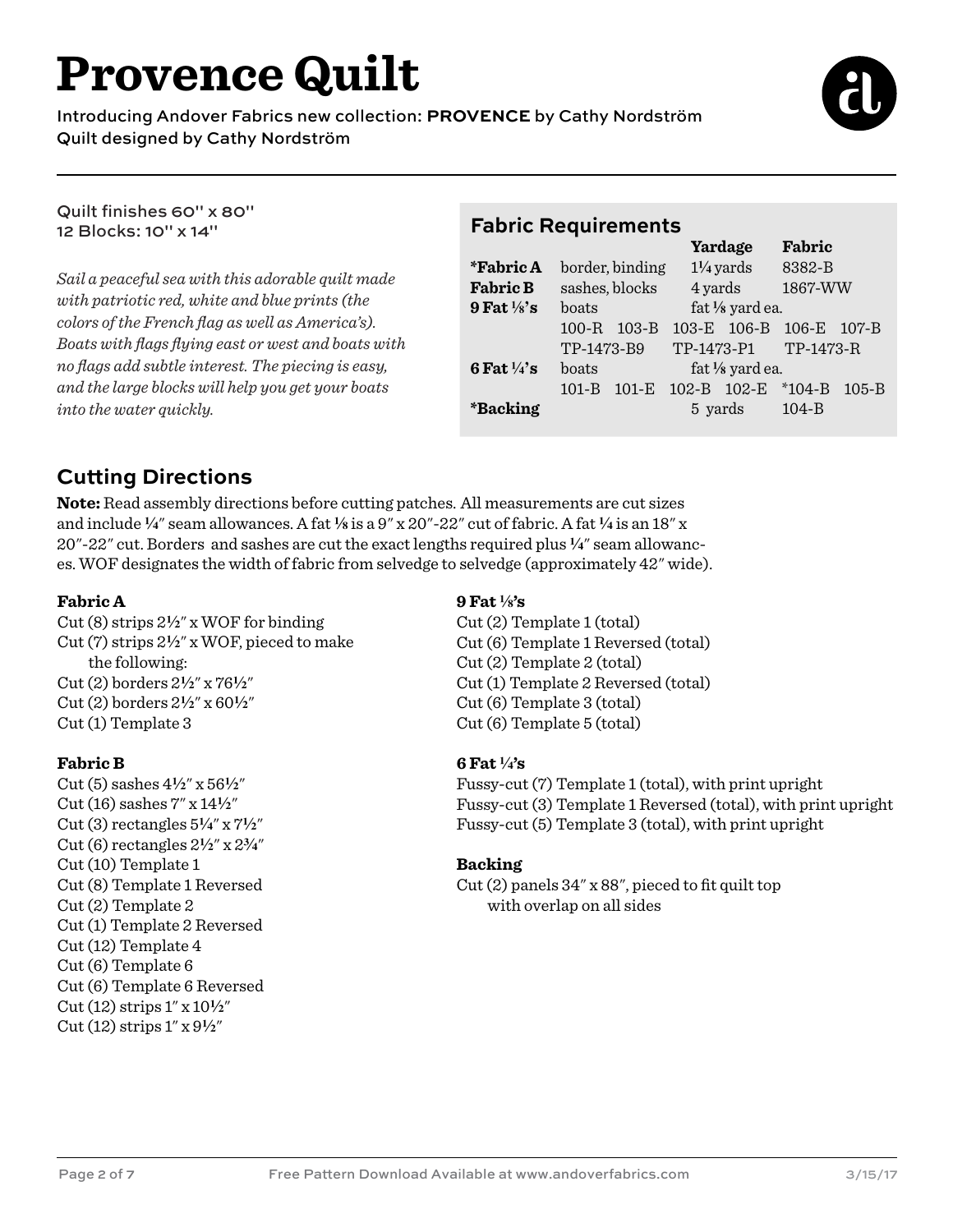## **Province Quilt**

## **Making the Quilt**

- **1.** Six fabrics (fat **4**'s) have directional prints. Be careful that you cut patches from these fabrics so the print remains upright when stitched into the blocks. Feel free to cut the sails and boat bottoms from the fabrics as you desire, or follow the quilt photograph to obtain the quilt shown. On the wrong side, mark the sewing lines and dots on the curves of fabric Templates 3 and 4.
- **2.** On a flat surface, arrange the patches for a Block V to be certain that you are using the correct templates, and you have rotated the directional prints as you wish. Position fabric Template 4 on top of Template 3, right sides together. Pin and stitch the patches together, matching sewing lines and dots along the curved edges. Press the seam allowance toward the boat bottom. Join Fabric B Template 1 with the Template 1 sail. Repeat with Template 1 Reversed patches. Press the seam allowance toward the sails. Sew the  $1''$  x  $9\frac{1}{2}$ " Fabric B strip between the sails. Sew the  $1''$  x  $10\frac{1}{2}$ " strip to the bottom of the sails. Finally, stitch the boat bottom to the block. Make 6 Block V.
- **3.** Repeat the steps above to make the number of blocks as indicated in the block diagrams.
- **4.** Referring to the Quilt Diagram, join 3 blocks alternately with 4 Fabric B short sashes to make a horizontal row. Make 4 rows. Join the rows alternately with 5 Fabric B long ashes.
- **5.** Sew long Fabric A borders to the sides. Sew short Fabric A borders to top and bottom.

### **Finishing the Quilt**

**6.** Layer the quilt with batting and backing and baste. Quilt in the ditch around borders and block patches. Quilt Fabric B background patches as you wish. Bind to finish the quilt.







**Block W – Make 2**



Page 3 of 7 Free Pattern Download Available at www.andoverfabrics.com 3/15/17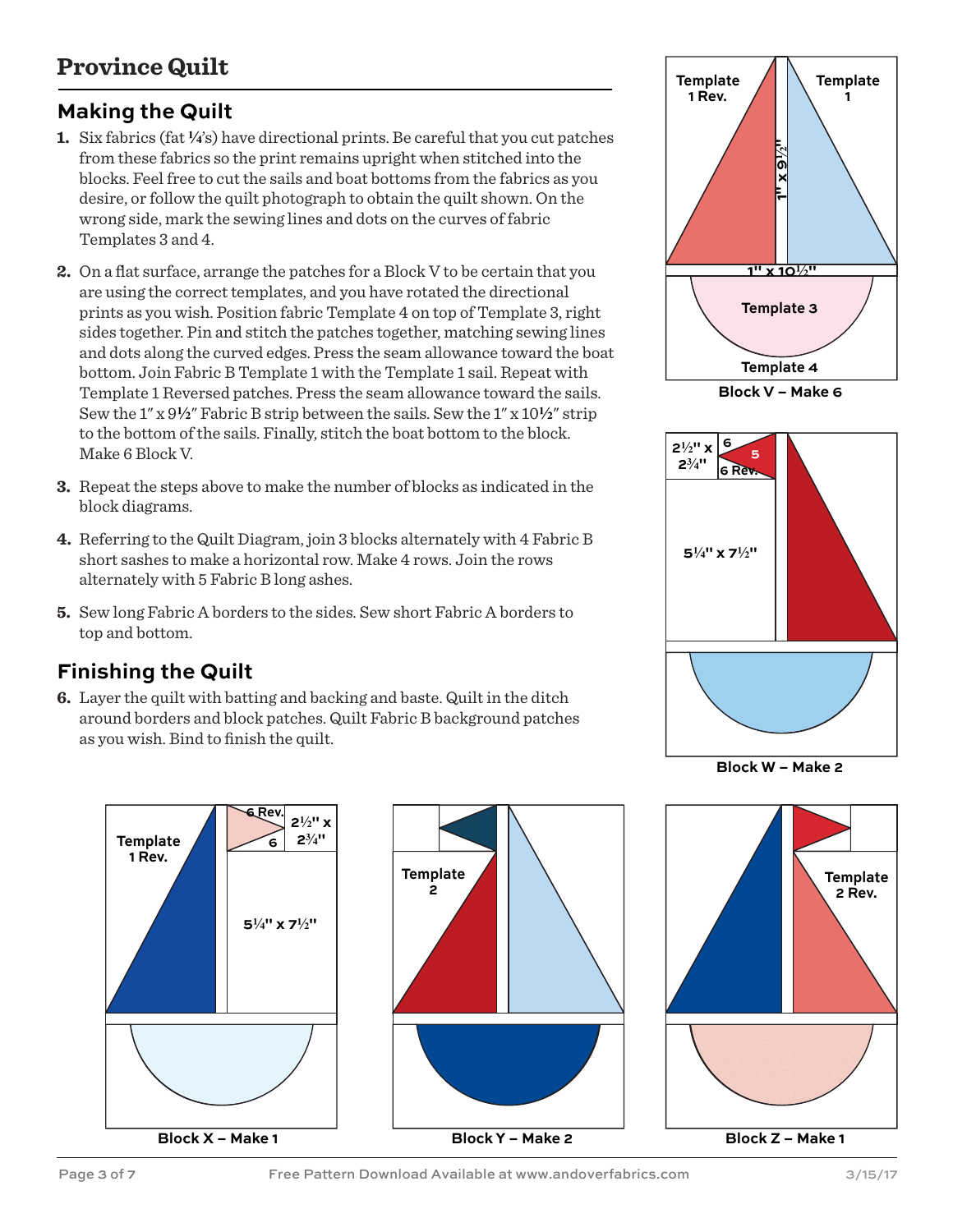

**Quilt Diagram**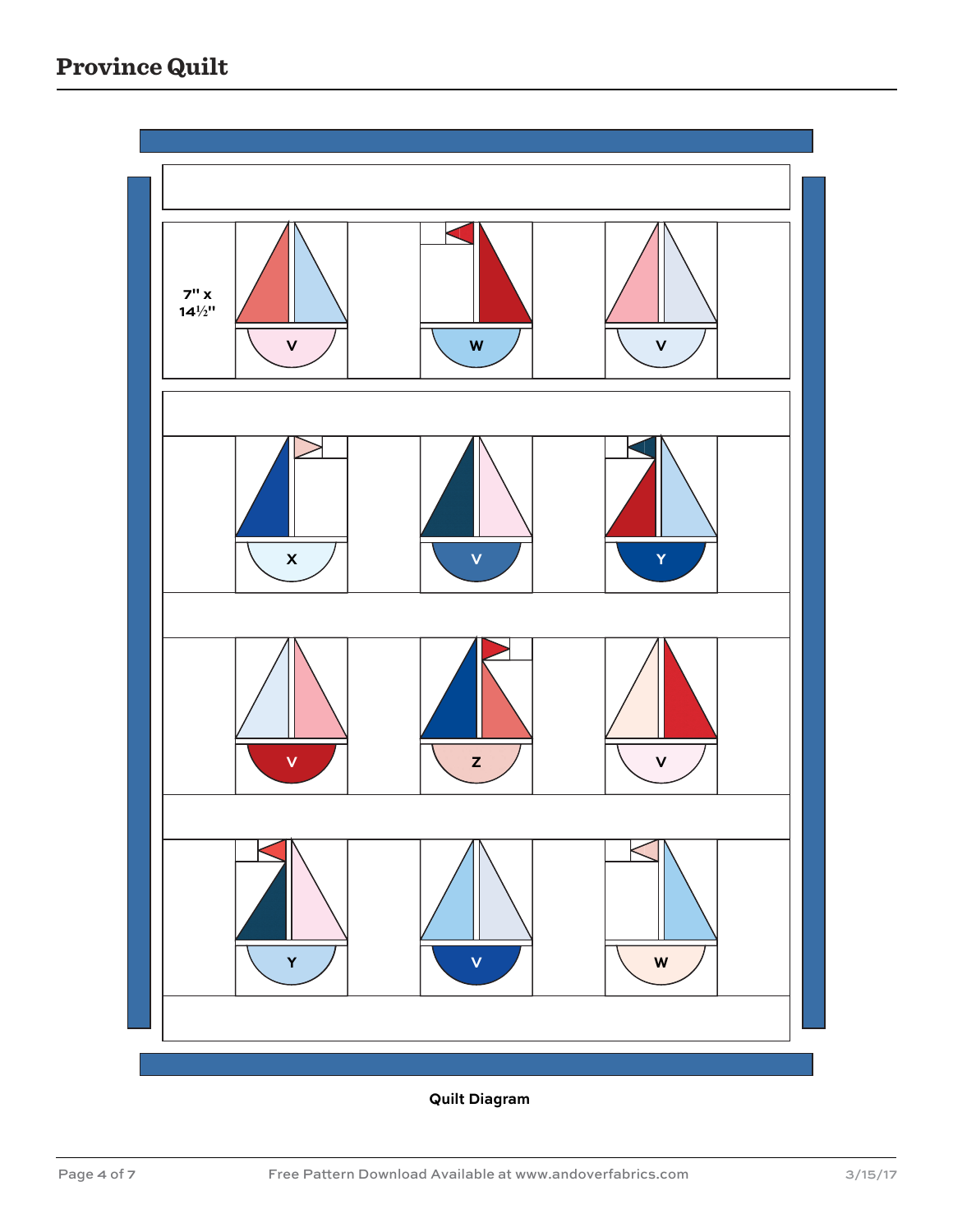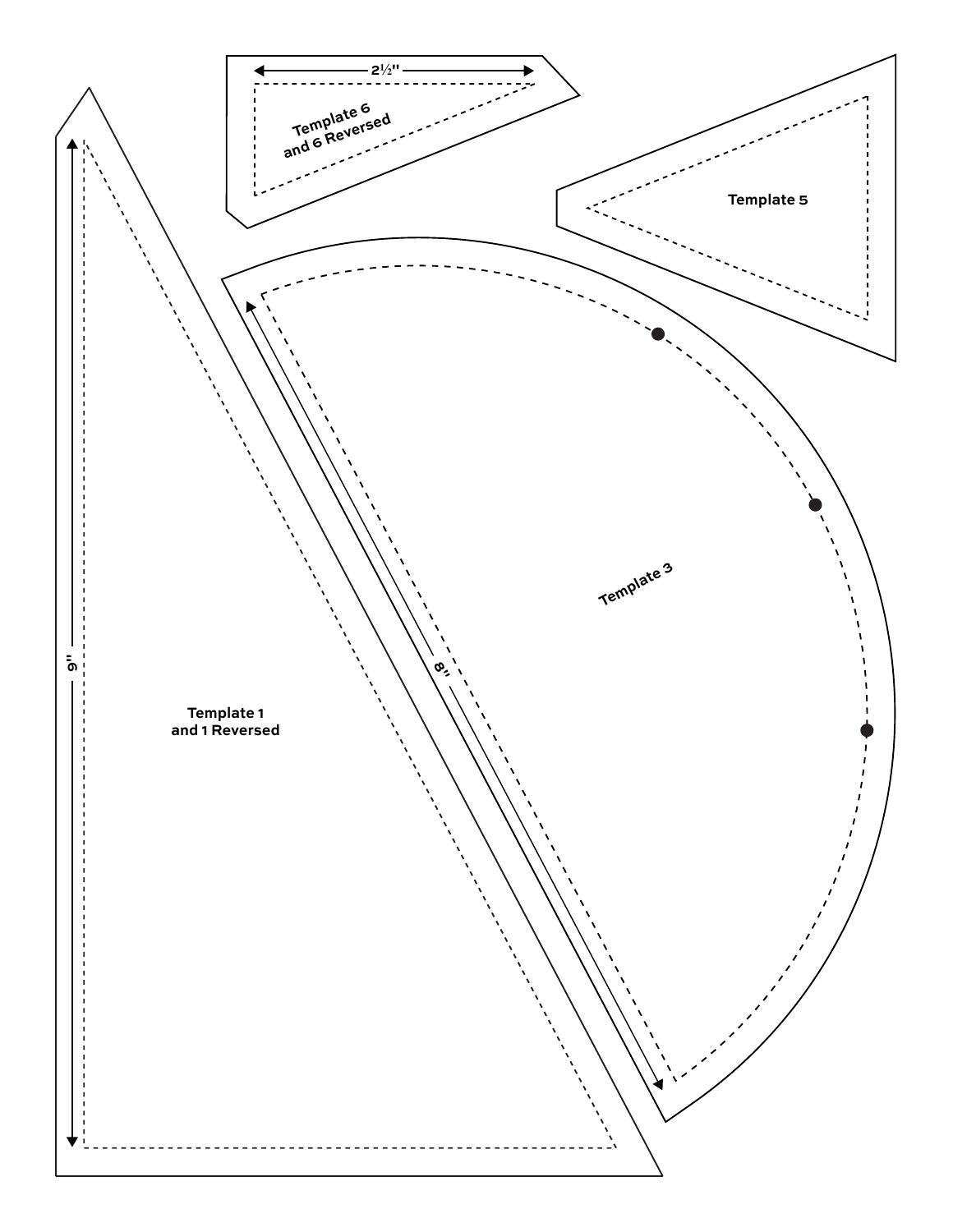